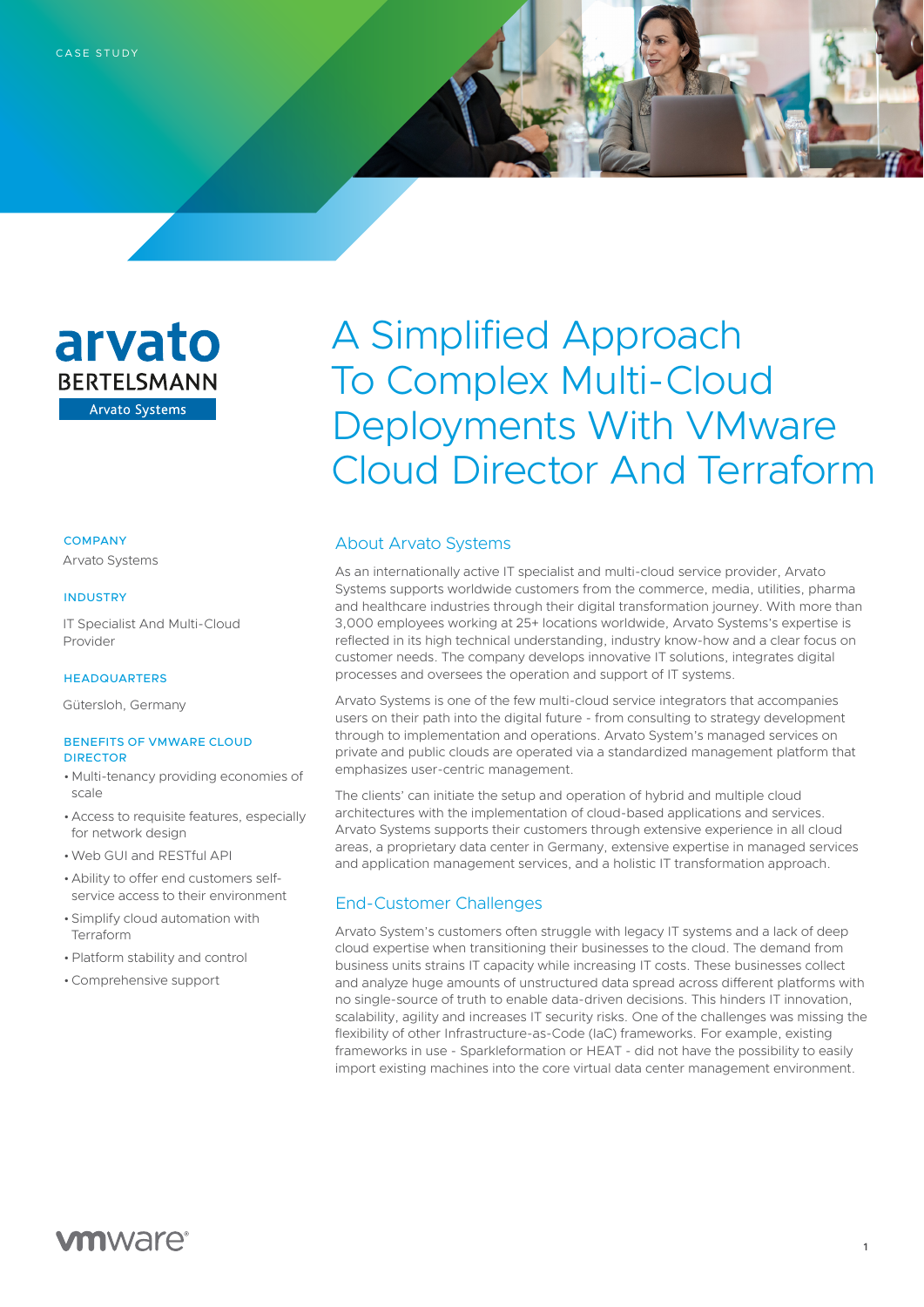A Simplified Approach To Complex Multi-Cloud Deployments With VMware Cloud Director And Terraform

"Terraform on VMware Cloud Director simplifies our approach to multi-cloud deployments. This allows us to more efficiently use our resources. The end result is the ability to offer better services to our end customers."

SÖREN HÜHOLD, HEAD OF IT TRANSFORMATION & CLOUD SOLUTIONS, ARVATO SYSTEMS

## VMware Partnership Gives Flexibility And Security To Private Cloud **Business**

VMware Cloud Director is the foundation for Arvato Systems to run stable and flexible private cloud environments of compute, network, security and storage. Arvato Systems runs 10,000 virtual machines for their customers, using VMware Cloud Director and this offers a wide variety of applications. Further, VMware Cloud Director enables Arvato Systems to offer more IT services and enlargen their IT services portfolio, adding more value to end customers and providing a secure tenant platform.

Arvato Systems has taken advantage of VMware's Technical Account Management (TAM) engagement, giving them direct access to VMware's development team. This has helped them to better align to medium and long-term business goals. The opensource public development model for Terraform allows Arvato Systems to interact directly with the developers and also see the feedback from other VMware customers.

By utilizing VMware's Cloud Provider Platform, Arvato Systems has increased automation results with better and faster implementation times. They can also offer faster deployment, provisioning and enablement of multi-cloud services, due to common IT standards. The access to new technologies has enabled their customers' digitalization processes. The overall partnership has resulted in more flexibility in the services Arvato Systems provides to customers.

# VMware Cloud Director Delivers A Stable Platform For Multi-Cloud **Environments**

Arvato Systems has been using VMware Cloud Director since early 2019 and more than 100 of their current end customers deploy VMware's Cloud Director-based offerings. VMware Cloud Director gives Arvato Systems a stable and flexible platform to deploy customer applications in multi-tenant architectures. The elegant web user interface and RESTful API make the platform easy to use without resource-intensive training. The features and functionality enable Arvato Systems to run VMware Cloud Director as a service, especially for network design. And it gives Arvato Systems' end users access to their environments. Arvato Systems is able to focus on their core business knowing that VMware provides comprehensive support.

Arvato Systems looks to future platform changes to provide more capability to their customers. Core to this, is the migration from VMware NSX-v to NSX-T to deliver multi-cloud solutions and improved stability. As Arvato Systems' customers consume their cloud solution, it is essential that the user interface provides them enough functionality for them to accomplish their tasks without hinderance. Recent updates in the VMware Cloud Director HTML5 self-service user interface and particularly improvements in console access, is driving more platform growth for Arvato Systems.

With a cloud environment to manage, monitoring is an essential function to determine what changes are being made in resources in the cloud and to evaluate these. Key to the platform client needs is data analysis and this is reflected in the ability to automate and programmatically add, remove, and change disk size of VM disks to suit data set sizes: This feature was fundamental in providing customers with data disks for their applications, while remaining on a vSphere platform. It retained the ability to take snapshots of the customer's data. Arvato Systems implemented disks as independent resources for customers, enabling them to manage storage in a programmatic, fast, scalable, uniform and efficient way.

## Integrating Terraform To Simplify Cloud Automation

The increase in cloud computing automation tools has resulted in increased complexity. This complexity is a barrier to utilization and customers are often not able to fully take advantage of the automation features.